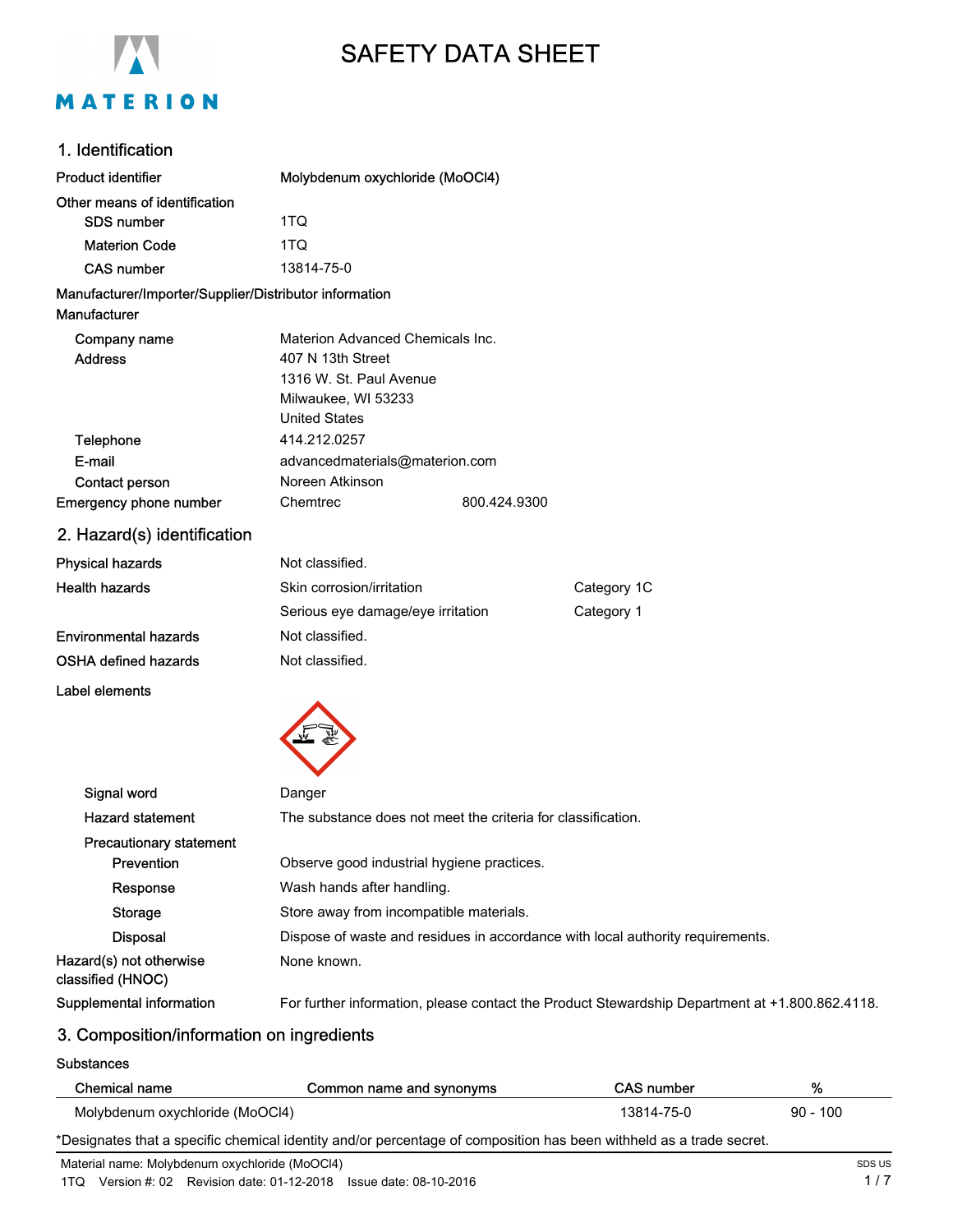# 4. First-aid measures

| Inhalation                                                                   | Move to fresh air. Call a physician if symptoms develop or persist.                                                 |
|------------------------------------------------------------------------------|---------------------------------------------------------------------------------------------------------------------|
| <b>Skin contact</b>                                                          | Wash off with soap and water. Get medical attention if irritation develops and persists.                            |
| Eye contact                                                                  | Rinse with water. Get medical attention if irritation develops and persists.                                        |
| Ingestion                                                                    | Rinse mouth. Get medical attention if symptoms occur.                                                               |
| Most important<br>symptoms/effects, acute and<br>delayed                     | Direct contact with eyes may cause temporary irritation.                                                            |
| Indication of immediate medical<br>attention and special treatment<br>needed | Treat symptomatically.                                                                                              |
| General information                                                          | Ensure that medical personnel are aware of the material(s) involved, and take precautions to<br>protect themselves. |
| 5. Fire-fighting measures                                                    |                                                                                                                     |
| Suitable extinguishing media                                                 | Water fog. Foam. Dry chemical powder. Carbon dioxide (CO2).                                                         |

| <b>Uullablu UAlinguioning muulu</b>                              | <u>Haloi Tog. Fourn. Diy ononnoar powdor. Odrbon dioxido (OOZ).</u>                           |
|------------------------------------------------------------------|-----------------------------------------------------------------------------------------------|
| Unsuitable extinguishing media                                   | Do not use water jet as an extinguisher, as this will spread the fire.                        |
| Specific hazards arising from<br>the chemical                    | During fire, gases hazardous to health may be formed.                                         |
| Special protective equipment<br>and precautions for firefighters | Self-contained breathing apparatus and full protective clothing must be worn in case of fire. |
| Fire fighting<br>equipment/instructions                          | Move containers from fire area if you can do so without risk.                                 |
| Specific methods                                                 | Use standard firefighting procedures and consider the hazards of other involved materials.    |
| General fire hazards                                             | No unusual fire or explosion hazards noted.                                                   |
|                                                                  |                                                                                               |

# 6. Accidental release measures

| Personal precautions, protective<br>equipment and emergency<br>procedures | Keep unnecessary personnel away. For personal protection, see section 8 of the SDS.                                                                      |
|---------------------------------------------------------------------------|----------------------------------------------------------------------------------------------------------------------------------------------------------|
| Methods and materials for<br>containment and cleaning up                  | Stop the flow of material, if this is without risk. Following product recovery, flush area with water.<br>For waste disposal, see section 13 of the SDS. |
| <b>Environmental precautions</b>                                          | Avoid discharge into drains, water courses or onto the ground.                                                                                           |
| 7. Handling and storage                                                   |                                                                                                                                                          |
| Precautions for safe handling                                             | Observe good industrial hygiene practices.                                                                                                               |
| Conditions for safe storage.                                              | Store in original tightly closed container. Store away from incompatible materials (see Section 10                                                       |

# including any incompatibilities 8. Exposure controls/personal protection

| Occupational exposure limits     | No exposure limits noted for ingredient(s).                                                                                                                                                                                                                                                                                                                                                            |  |
|----------------------------------|--------------------------------------------------------------------------------------------------------------------------------------------------------------------------------------------------------------------------------------------------------------------------------------------------------------------------------------------------------------------------------------------------------|--|
| <b>Biological limit values</b>   | No biological exposure limits noted for the ingredient(s).                                                                                                                                                                                                                                                                                                                                             |  |
| Appropriate engineering controls | Good general ventilation (typically 10 air changes per hour) should be used. Ventilation rates<br>should be matched to conditions. If applicable, use process enclosures, local exhaust ventilation,<br>or other engineering controls to maintain airborne levels below recommended exposure limits. If<br>exposure limits have not been established, maintain airborne levels to an acceptable level. |  |
| Control parameters               | Follow standard monitoring procedures.                                                                                                                                                                                                                                                                                                                                                                 |  |
|                                  | Individual protection measures, such as personal protective equipment                                                                                                                                                                                                                                                                                                                                  |  |
| Eye/face protection              | Wear safety glasses with side shields (or goggles).                                                                                                                                                                                                                                                                                                                                                    |  |
| <b>Skin protection</b>           |                                                                                                                                                                                                                                                                                                                                                                                                        |  |
| Hand protection                  | Wear appropriate chemical resistant gloves. Suitable gloves can be recommended by the glove<br>supplier.                                                                                                                                                                                                                                                                                               |  |
|                                  |                                                                                                                                                                                                                                                                                                                                                                                                        |  |

of the SDS).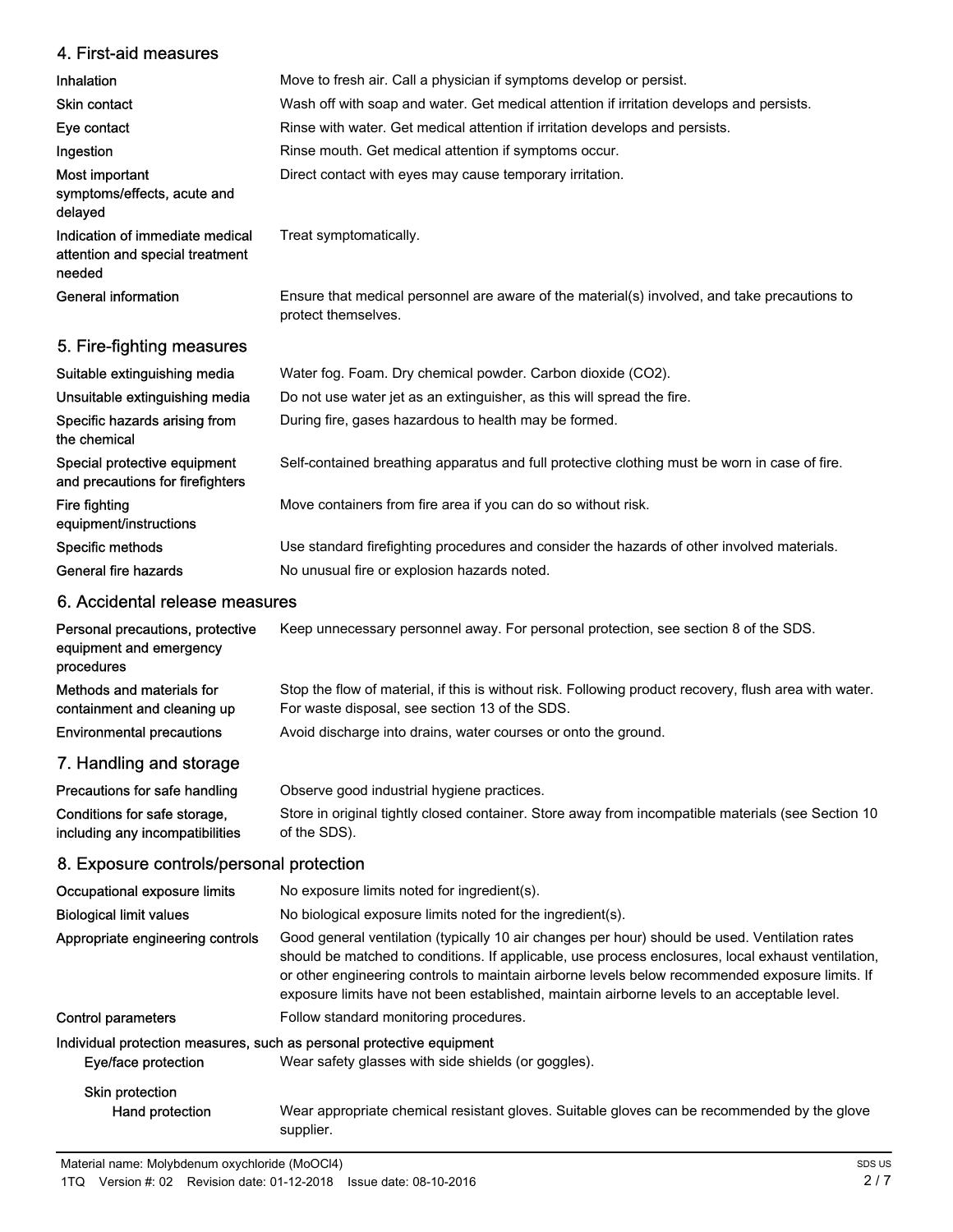| Other                          | Wear suitable protective clothing.                                                                                                         |
|--------------------------------|--------------------------------------------------------------------------------------------------------------------------------------------|
| <b>Respiratory protection</b>  | In case of insufficient ventilation, wear suitable respiratory equipment.                                                                  |
| <b>Thermal hazards</b>         | Wear appropriate thermal protective clothing, when necessary.                                                                              |
| General hygiene considerations | Always observe good personal hygiene measures, such as washing after handling the material<br>and before eating, drinking, and/or smoking. |

# 9. Physical and chemical properties

| Appearance                                              |                                             |
|---------------------------------------------------------|---------------------------------------------|
| <b>Physical state</b>                                   | Solid.                                      |
| Form                                                    | Solid.                                      |
| Color                                                   | Not available.                              |
| Odor                                                    | Not available.                              |
| <b>Odor threshold</b>                                   | Not available.                              |
| рH                                                      | Not available.                              |
| Melting point/freezing point                            | Not available.                              |
| Initial boiling point and boiling<br>range              | Not available.                              |
| <b>Flash point</b>                                      | Not available.                              |
| <b>Evaporation rate</b>                                 | Not available.                              |
| Flammability (solid, gas)                               | Not available.                              |
| Upper/lower flammability or explosive limits            |                                             |
| <b>Flammability limit - lower</b><br>$(\%)$             | Not available.                              |
| Flammability limit - upper<br>(%)                       | Not available.                              |
| Explosive limit - lower (%)                             | Not available.                              |
| Explosive limit - upper (%)                             | Not available.                              |
| Vapor pressure                                          | Not available.                              |
| Vapor density                                           | Not available.                              |
| <b>Relative density</b>                                 | Not available.                              |
| Solubility(ies)                                         |                                             |
| Solubility (water)                                      | Not available.                              |
| <b>Partition coefficient</b><br>(n-octanol/water)       | Not available.                              |
| Auto-ignition temperature                               | Not available.                              |
| <b>Decomposition temperature</b>                        | Not available.                              |
| <b>Viscosity</b>                                        | Not available.                              |
| <b>Other information</b><br><b>Explosive properties</b> | Not explosive.                              |
| <b>Oxidizing properties</b>                             | Not oxidizing.                              |
| 10. Stability and reactivity                            |                                             |
| Reactivity                                              | The product is stable and non-reactive unde |

| Reactivity                            | The product is stable and non-reactive under normal conditions of use, storage and transport. |
|---------------------------------------|-----------------------------------------------------------------------------------------------|
| <b>Chemical stability</b>             | Material is stable under normal conditions.                                                   |
| Possibility of hazardous<br>reactions | No dangerous reaction known under conditions of normal use.                                   |
| Conditions to avoid                   | Contact with incompatible materials.                                                          |
| Incompatible materials                | Strong oxidizing agents.                                                                      |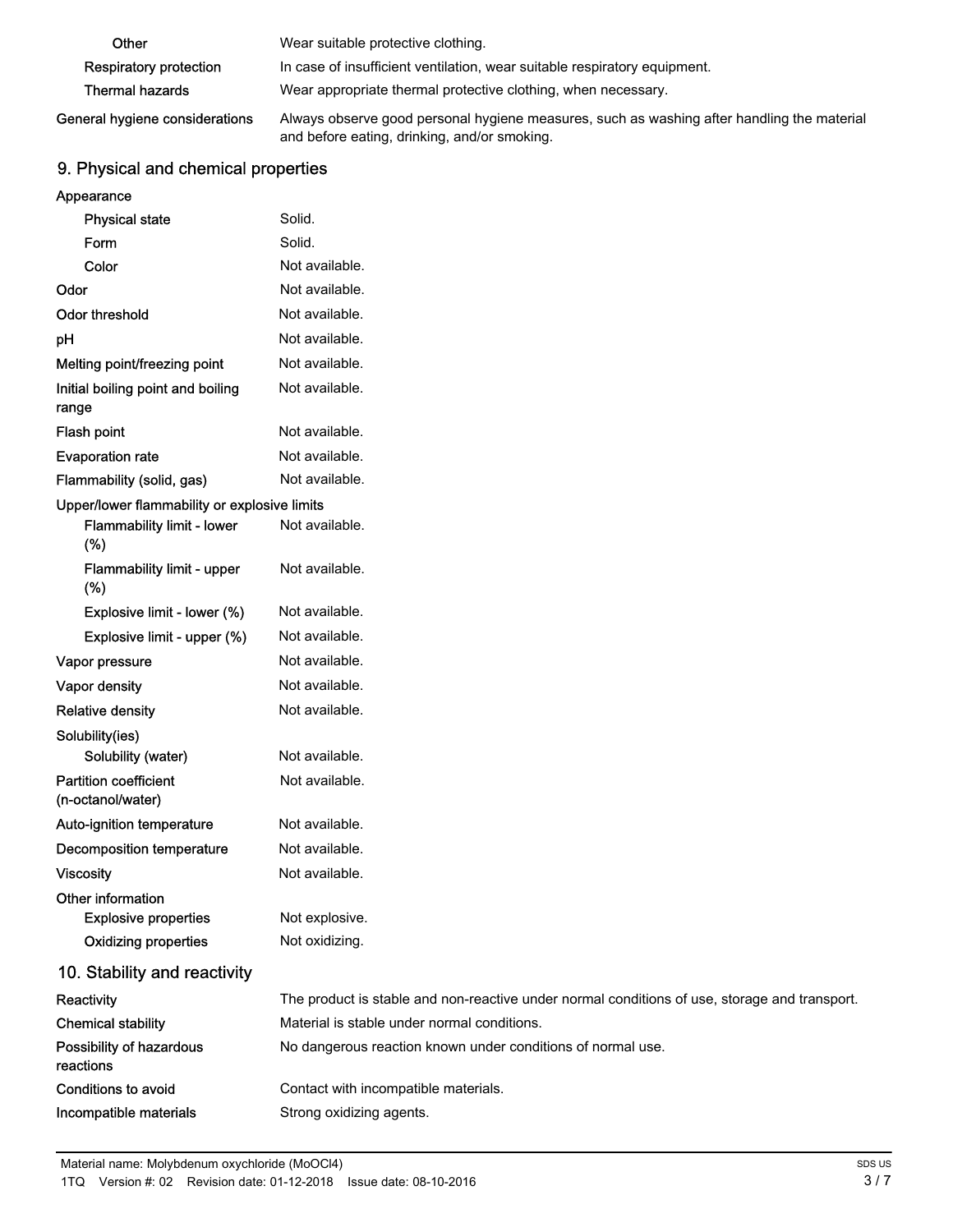# 11. Toxicological information

| Information on likely routes of exposure                                           |                                                                                                                                                                                                       |
|------------------------------------------------------------------------------------|-------------------------------------------------------------------------------------------------------------------------------------------------------------------------------------------------------|
| Inhalation                                                                         | No adverse effects due to inhalation are expected.                                                                                                                                                    |
| <b>Skin contact</b>                                                                | No adverse effects due to skin contact are expected.                                                                                                                                                  |
| Eye contact                                                                        | Direct contact with eyes may cause temporary irritation.                                                                                                                                              |
| Ingestion                                                                          | Expected to be a low ingestion hazard.                                                                                                                                                                |
| Symptoms related to the<br>physical, chemical and<br>toxicological characteristics | Direct contact with eyes may cause temporary irritation.                                                                                                                                              |
| Information on toxicological effects                                               |                                                                                                                                                                                                       |
| <b>Acute toxicity</b>                                                              | Not available.                                                                                                                                                                                        |
| Skin corrosion/irritation                                                          | Prolonged skin contact may cause temporary irritation.                                                                                                                                                |
| Serious eye damage/eye<br>irritation                                               | Direct contact with eyes may cause temporary irritation.                                                                                                                                              |
| Respiratory or skin sensitization                                                  |                                                                                                                                                                                                       |
| <b>Respiratory sensitization</b>                                                   | Not a respiratory sensitizer.                                                                                                                                                                         |
| Skin sensitization                                                                 | This product is not expected to cause skin sensitization.                                                                                                                                             |
| Germ cell mutagenicity                                                             | No data available to indicate product or any components present at greater than 0.1% are<br>mutagenic or genotoxic.                                                                                   |
| Carcinogenicity                                                                    | This product is not considered to be a carcinogen by IARC, ACGIH, NTP, or OSHA.                                                                                                                       |
| IARC Monographs. Overall Evaluation of Carcinogenicity                             |                                                                                                                                                                                                       |
| Not listed.                                                                        |                                                                                                                                                                                                       |
|                                                                                    | OSHA Specifically Regulated Substances (29 CFR 1910.1001-1050)                                                                                                                                        |
| Not regulated.                                                                     | US. National Toxicology Program (NTP) Report on Carcinogens                                                                                                                                           |
| Not listed.                                                                        |                                                                                                                                                                                                       |
| Reproductive toxicity                                                              | This product is not expected to cause reproductive or developmental effects.                                                                                                                          |
| Specific target organ toxicity -<br>single exposure                                | Not classified.                                                                                                                                                                                       |
| Specific target organ toxicity -<br>repeated exposure                              | Not classified.                                                                                                                                                                                       |
| <b>Aspiration hazard</b>                                                           | Not an aspiration hazard                                                                                                                                                                              |
| 12. Ecological information                                                         |                                                                                                                                                                                                       |
| Ecotoxicity                                                                        | The product is not classified as environmentally hazardous. However, this does not exclude the<br>possibility that large or frequent spills can have a harmful or damaging effect on the environment. |
| Persistence and degradability                                                      | No data is available on the degradability of this product.                                                                                                                                            |
| <b>Bioaccumulative potential</b>                                                   | No data available.                                                                                                                                                                                    |
| Mobility in soil                                                                   | No data available.                                                                                                                                                                                    |
| Other adverse effects                                                              | No other adverse environmental effects (e.g. ozone depletion, photochemical ozone creation<br>potential, endocrine disruption, global warming potential) are expected from this component.            |
| 13. Disposal considerations                                                        |                                                                                                                                                                                                       |
| <b>Disposal instructions</b>                                                       | Collect and reclaim or dispose in sealed containers at licensed waste disposal site.                                                                                                                  |
| Local disposal regulations                                                         | Dispose in accordance with all applicable regulations.                                                                                                                                                |
| Hazardous waste code                                                               | The waste code should be assigned in discussion between the user, the producer and the waste<br>disposal company.                                                                                     |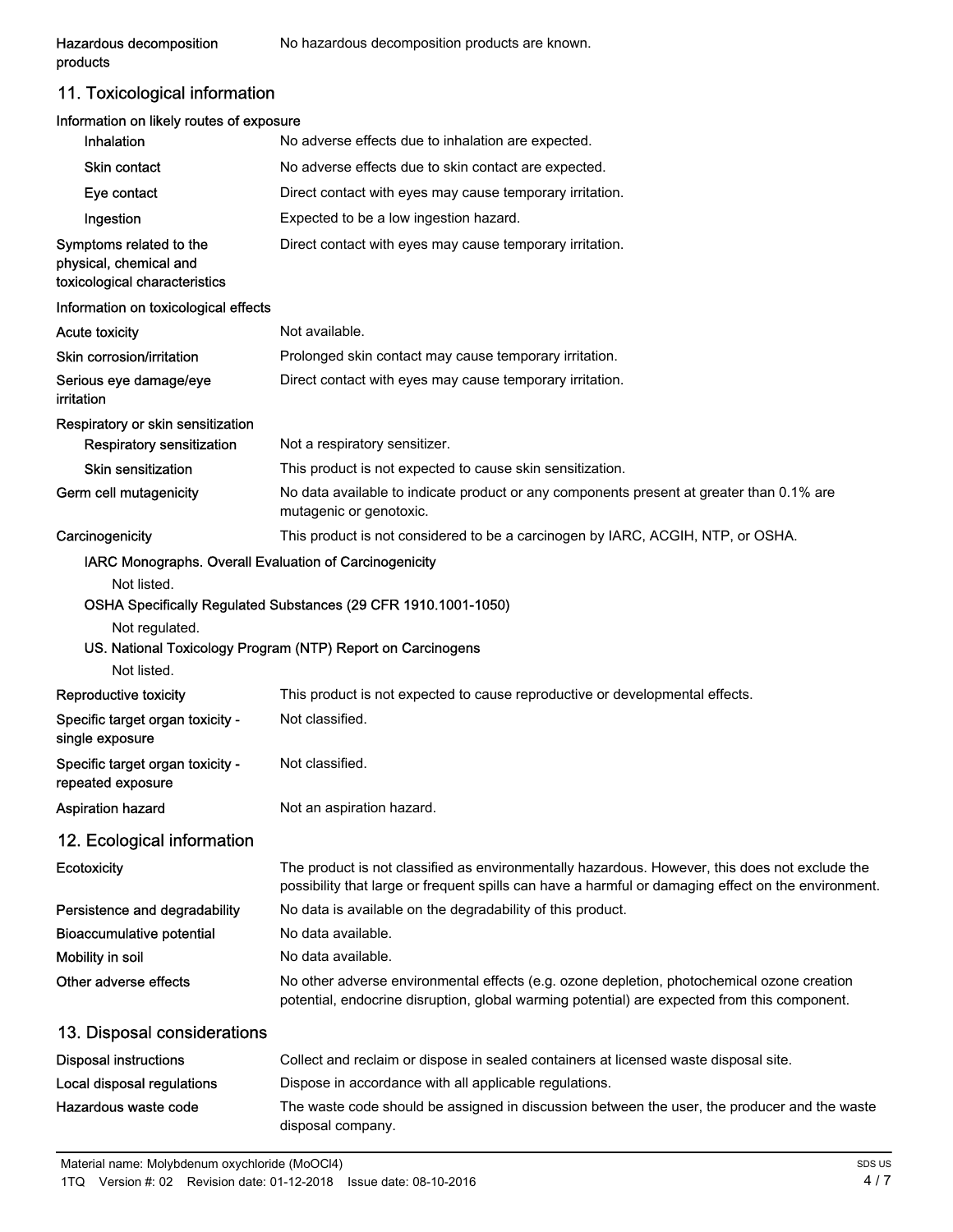| Waste from residues / unused<br>products          | Dispose of in accordance with local regulations. Empty containers or liners may retain some<br>product residues. This material and its container must be disposed of in a safe manner (see:<br>Disposal instructions). |
|---------------------------------------------------|------------------------------------------------------------------------------------------------------------------------------------------------------------------------------------------------------------------------|
| Contaminated packaging                            | Since emptied containers may retain product residue, follow label warnings even after container is<br>emptied. Empty containers should be taken to an approved waste handling site for recycling or<br>disposal.       |
| 14. Transport information                         |                                                                                                                                                                                                                        |
| <b>DOT</b>                                        |                                                                                                                                                                                                                        |
| <b>UN number</b>                                  | <b>UN3260</b>                                                                                                                                                                                                          |
| UN proper shipping name                           | Corrosive solid, acidic, inorganic, n.o.s.                                                                                                                                                                             |
| Transport hazard class(es)                        |                                                                                                                                                                                                                        |
| <b>Class</b>                                      | 8                                                                                                                                                                                                                      |
| Subsidiary risk                                   | $\overline{\phantom{0}}$                                                                                                                                                                                               |
| Label(s)                                          | 8                                                                                                                                                                                                                      |
| Packing group                                     | Ш                                                                                                                                                                                                                      |
| Special precautions for user                      | Read safety instructions, SDS and emergency procedures before handling.                                                                                                                                                |
| Special provisions                                | IB8, IP3, T1, TP33                                                                                                                                                                                                     |
| Packaging exceptions                              | 154                                                                                                                                                                                                                    |
| Packaging non bulk                                | 213                                                                                                                                                                                                                    |
| Packaging bulk                                    | 240                                                                                                                                                                                                                    |
| <b>IATA</b>                                       |                                                                                                                                                                                                                        |
| <b>UN number</b>                                  | <b>UN3260</b>                                                                                                                                                                                                          |
| UN proper shipping name                           | Corrosive solid, acidic, inorganic, n.o.s.                                                                                                                                                                             |
| Transport hazard class(es)                        |                                                                                                                                                                                                                        |
| <b>Class</b>                                      | 8                                                                                                                                                                                                                      |
| Subsidiary risk                                   |                                                                                                                                                                                                                        |
| Packing group                                     | Ш                                                                                                                                                                                                                      |
| <b>Environmental hazards</b>                      | No.                                                                                                                                                                                                                    |
| <b>ERG Code</b>                                   | 8L                                                                                                                                                                                                                     |
| Special precautions for user<br>Other information | Read safety instructions, SDS and emergency procedures before handling.                                                                                                                                                |
| Passenger and cargo<br>aircraft                   | Allowed with restrictions.                                                                                                                                                                                             |
| Cargo aircraft only                               | Allowed with restrictions.                                                                                                                                                                                             |
| <b>IMDG</b>                                       |                                                                                                                                                                                                                        |
| <b>UN number</b>                                  | <b>UN3260</b>                                                                                                                                                                                                          |
| UN proper shipping name                           | CORROSIVE SOLID, ACIDIC, INORGANIC, N.O.S.                                                                                                                                                                             |
| Transport hazard class(es)                        |                                                                                                                                                                                                                        |
| <b>Class</b>                                      | 8                                                                                                                                                                                                                      |
| Subsidiary risk                                   |                                                                                                                                                                                                                        |
| Packing group                                     | $\mathsf{III}$                                                                                                                                                                                                         |
| <b>Environmental hazards</b>                      |                                                                                                                                                                                                                        |
| Marine pollutant                                  | No.                                                                                                                                                                                                                    |
| <b>EmS</b>                                        | F-A, S-B                                                                                                                                                                                                               |
| Special precautions for user                      | Read safety instructions, SDS and emergency procedures before handling.                                                                                                                                                |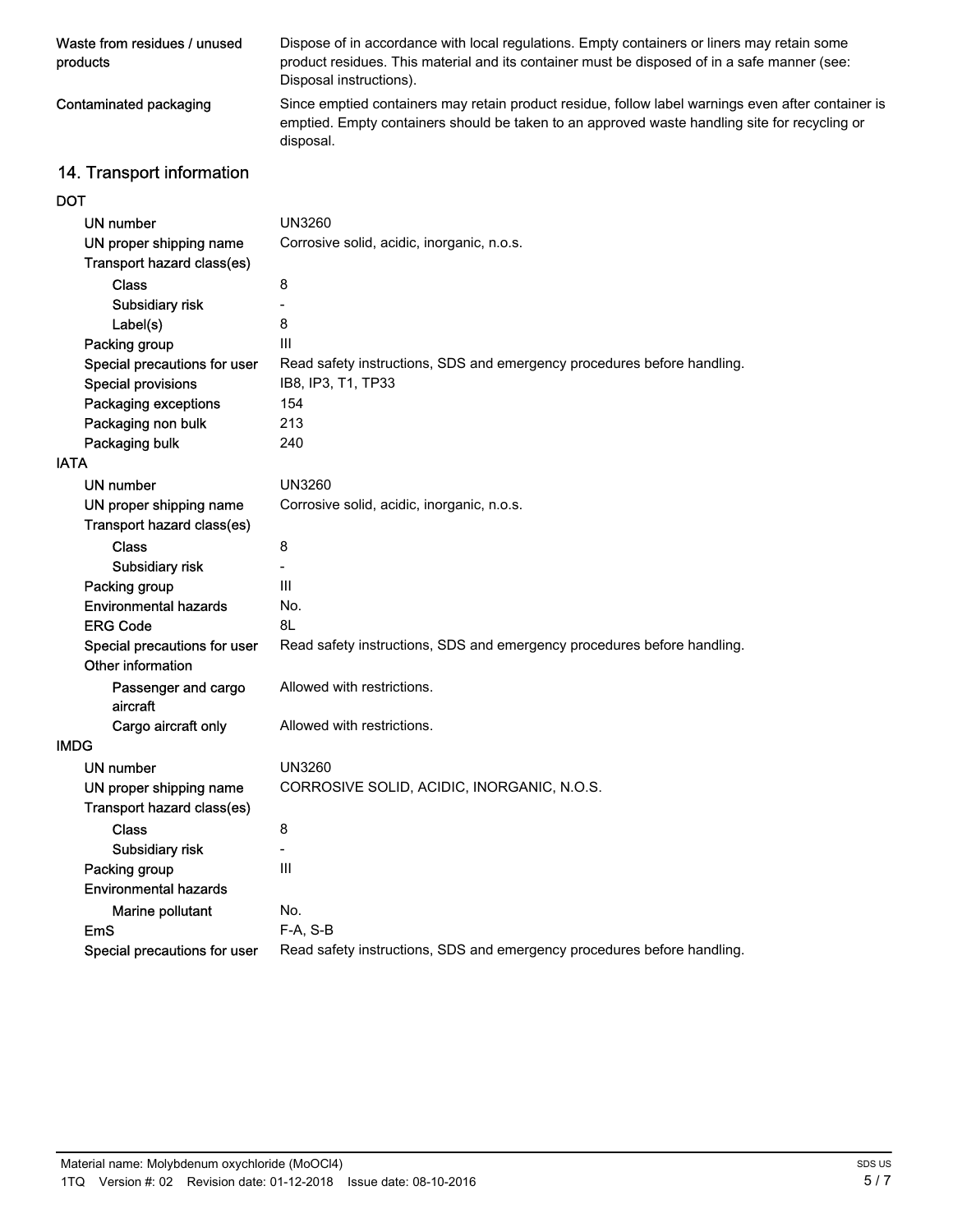

## 15. Regulatory information

#### US federal regulations

One or more components are not listed on TSCA. This product is not known to be a "Hazardous Chemical" as defined by the OSHA Hazard Communication Standard, 29 CFR 1910.1200.

#### TSCA Section 12(b) Export Notification (40 CFR 707, Subpt. D)

Not regulated.

## CERCLA Hazardous Substance List (40 CFR 302.4)

Not listed.

#### SARA 304 Emergency release notification

Not regulated.

#### OSHA Specifically Regulated Substances (29 CFR 1910.1001-1050)

Not regulated.

#### Superfund Amendments and Reauthorization Act of 1986 (SARA)

#### Hazard categories

Immediate Hazard - Yes Delayed Hazard - No Fire Hazard - No Pressure Hazard - No Reactivity Hazard - No

#### SARA 302 Extremely hazardous substance

Not listed.

SARA 311/312 Hazardous Yes

# chemical

#### SARA 313 (TRI reporting)

Not regulated.

#### Other federal regulations

#### Clean Air Act (CAA) Section 112 Hazardous Air Pollutants (HAPs) List

Not regulated.

#### Clean Air Act (CAA) Section 112(r) Accidental Release Prevention (40 CFR 68.130)

Not regulated.

#### Safe Drinking Water Act Not regulated.

(SDWA)